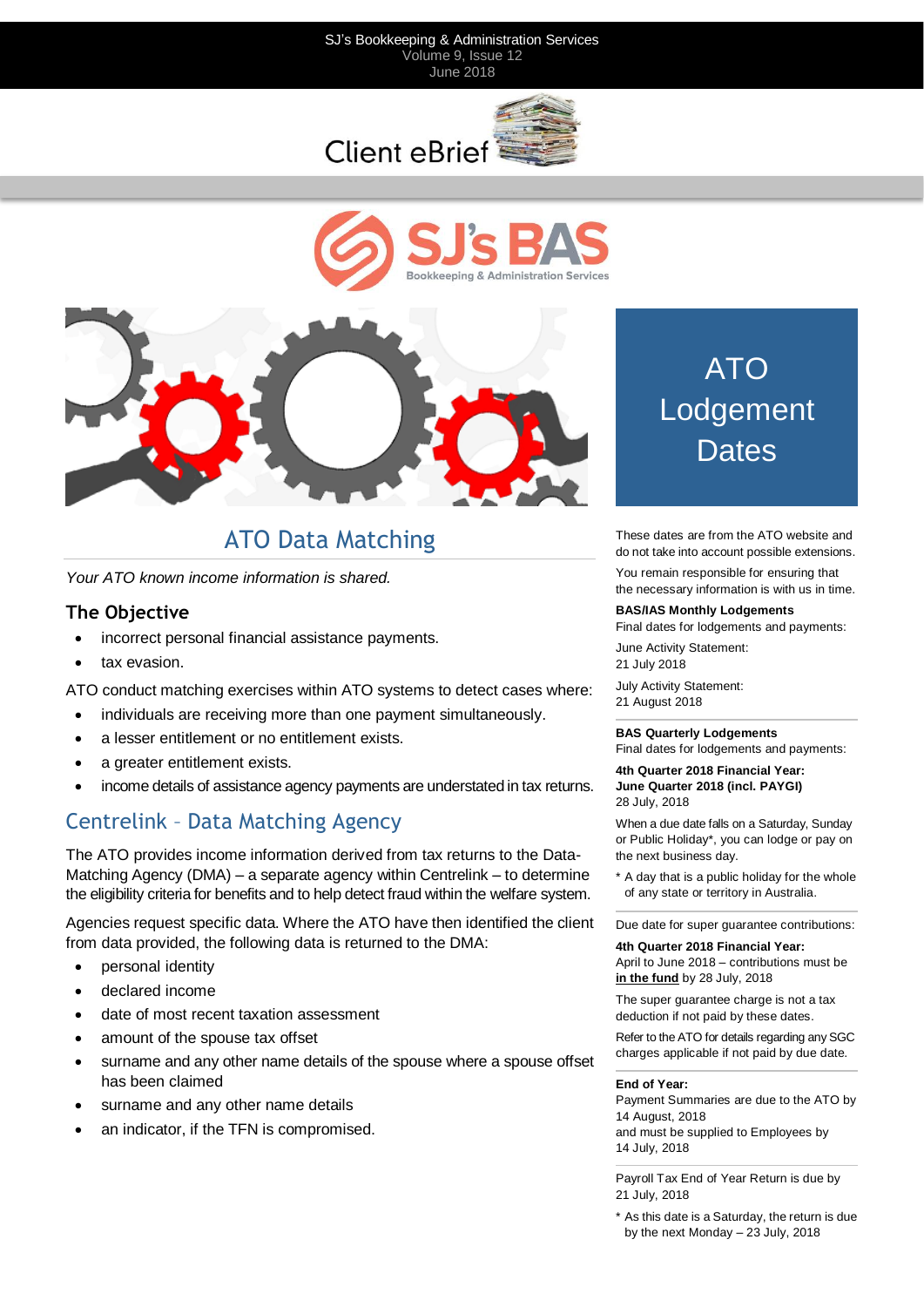## Centrelink

**Weekly –** TFN declarations are notified to Centrelink, to ensure benefits are not paid after employment has commenced. Around 12% of these are found to be Centrelink clients.

**Daily –** income details for the purpose of administering family assistance entitlements and payment reconciliation and immediate recovery of outstanding debts to the Commonwealth.

### Child Support Registrar

The Child Support Registrar has access to taxpayer income details (employment and investment income) via electronic transfer and direct access, for the purpose of assessing the amount of individuals' child support payments, and for garnishee action where appropriate.

# Department of Home Affairs

Address information for individuals who have been classified as 'illegal non-citizens' are provided to assist in locating them.



# Single Touch Payroll (STP) for Employers

### When?

From 1 July 2018 an increasing number of employers will begin reporting payroll to the ATO through Single Touch Payroll.

Some employers have been testing the system and will be in before 30 June 2018 (very few)

Some software is becoming available on or shortly after 1 July 2018 and therefore employers will be invited into their new system as their software turns on the system.

Substantial employers (more than 19 employees) are supposed to be in by 1 July 2018, however their software has probably been granted a deferral – therefore most will be in sometime over the next 12 months.

Other employers are most likely to be required to report through STP in the 2019/20 year.

#### **The Law Said Start by 1 July 2018**

Deferrals have been granted.

Substantial Employers (20 or more employees) must know by 1 July 2018 what their transition to STP reporting plan is:

- If the software is not ready then you should know the Deferral Reference Number from the software Company.
- If the software is ready then schedule an implementation time with your Certified Bookkeeper.
- Note the software company may have arranged a deferral to apply to your software product to allow you to commence the system after 1 July 2018.
- Alternatively your Certified Bookkeeper (who needs to be a Registered Agent to perform STP advice services) may have a deferral for all clients of their business or be able to assist with your application for a Deferral that applies just to you.